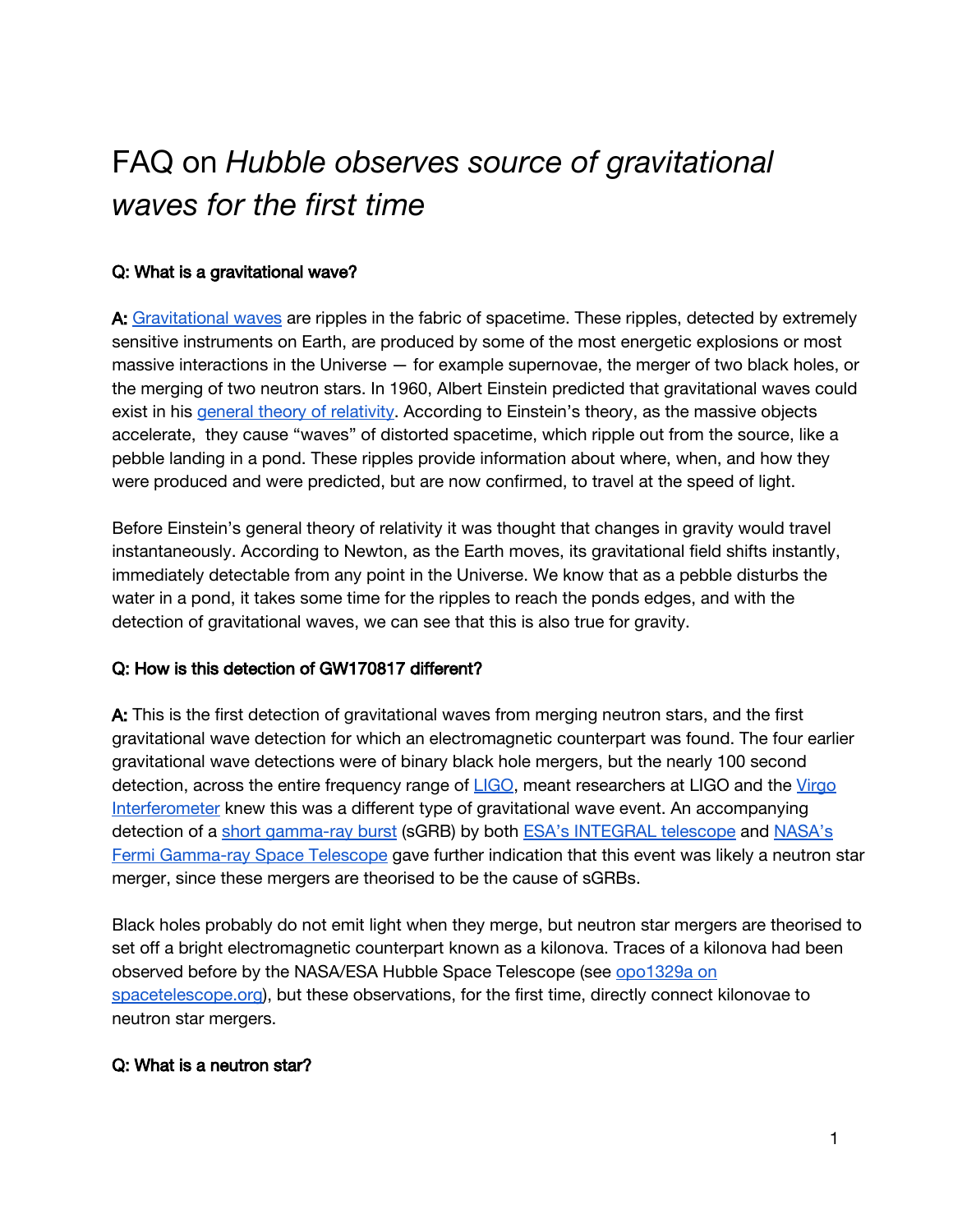A: A [neutron](https://en.wikipedia.org/wiki/Neutron_star) star is the dense remnant of a star which started its life with an initial mass between about 8 and 30 times larger than our Sun. At the end of the star's life, when it's a red supergiant, the stellar core runs out of fuel and collapses under its own gravity. The pull of the material compresses the matter at the core to a density where even atomic nuclei are squeezed and only neutrons remain. The collapse ignites a brilliant supernova.

Neutron stars are typically about 20 kilometres across, about the size of a big city, yet they can have a mass twice that of the Sun. A mere teaspoon of neutron stars material has a mass of about a billion tons. This makes them the smallest but densest stars known to exist.

There are different sub-types of neutron stars, including radio pulsars, magnetars, X-ray pulsars, and radio-quiet neutron stars.

Every so often, neutron stars form binary systems. These stars spiral towards each other, eventually merging. Researchers are not completely sure what remains after the merger, but theory predicts these pairs could merge into a black hole, a stable neutron star, or a supermassive neutron star. Even with this detection, astronomers still aren't sure what remains of the two neutron stars.

# Q: What is a kilonova?

A: A [kilonova](https://en.wikipedia.org/wiki/Kilonova), or macronova, is a fast evolving supernova-like [transient,](https://en.wikipedia.org/wiki/Transient_astronomical_event) which lasts from days to weeks following the merger of compact, binary objects and is an electromagnetic counterpart to gravitational waves. Kilonovae are powered by the radioactive decay of heavy, neutron rich elements — that is, the decay of r-process nuclei into atomic nuclei heavier than iron. The [r-process](https://en.wikipedia.org/wiki/R-process) describes a succession of rapid neutron capture on heavy atomic nuclei which occurs in locations with a high flux of free neutrons.

Within the small volume where the merger occurs, there is a huge amount of energy and neutrons, which instigates the r-process. The high density favours rapid exchange of neutrons and formation of new elements with high atomic numbers (number of protons in atomic nucleus) and high atomic weights (high number of protons and neutrons in the atomic nucleus). Typically, all elements heavier than iron form in these environments. This includes many rare elements, most notably platinum (atomic number 78) and gold (atomic number 79). It was long thought that the r-process could also occur during core-collapse supernovae, but the density of neutrons within the supernovae star appears to be too low.

This decay of heavy atomic nuclei leads to radioactive heating of the surrounding matter as well as the production of electromagnetic radiation. The heat cannot easily escape as radiation, because of the high opacity of the ejected material. It is this light and heated matter that is the visible counterpart to gravitational waves. If kilonovae are produced in neutron star binary mergers then the observable signal includes gravitational waves.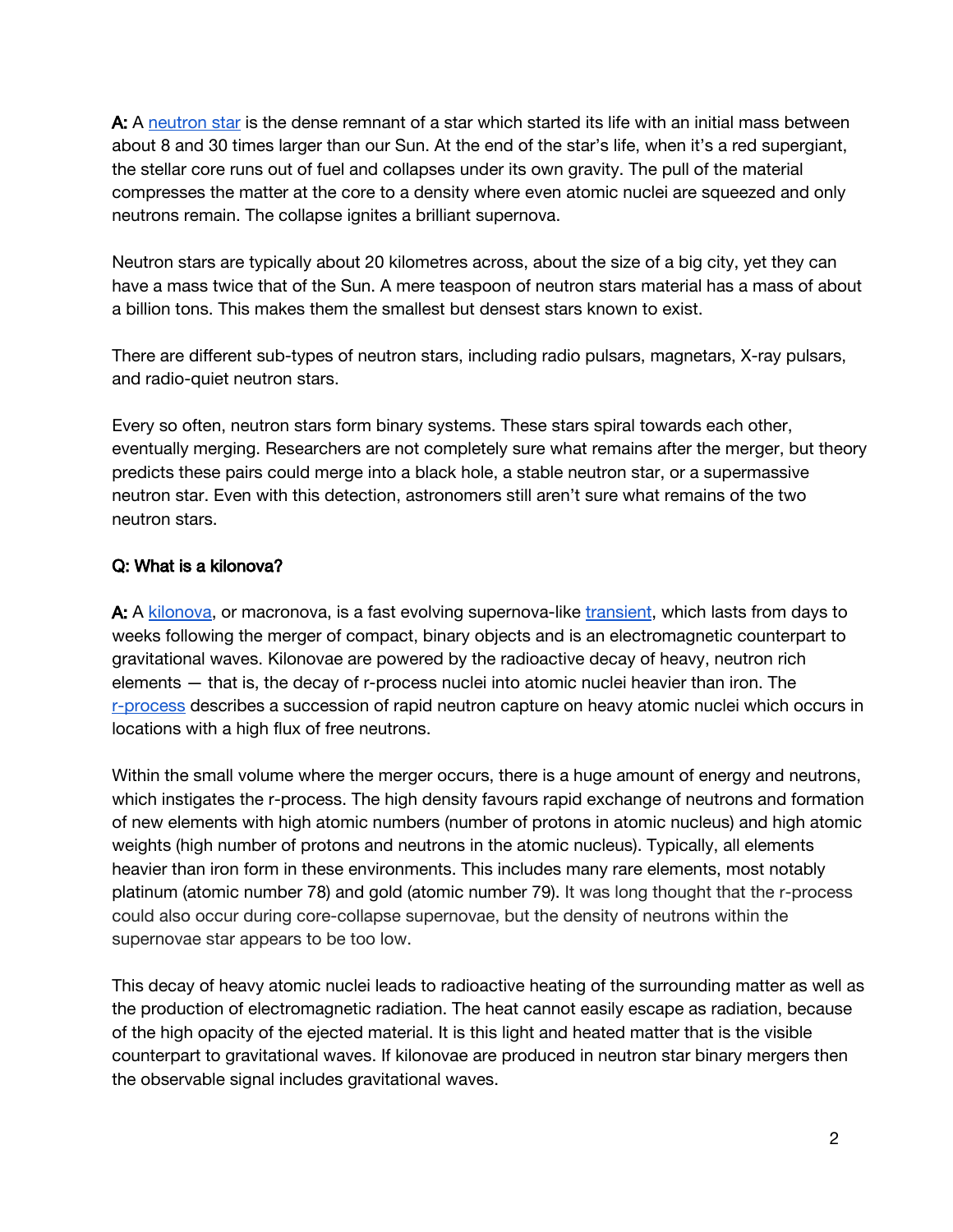Caesium and tellurium were suggested by observations of the merger associated with GW170817, but many elements predicted by using models could not be definitively determined. Observational astronomers will need to work with theoretical astronomers to create models that best match the observational spectra in order to find signatures of other elements.

### Q: Is this unusual to see these elements being scattered into space?

A: These elements must be scattered into space for us to see them. Most elements are formed in stars: either during their lives or during their explosions or, in the case of heavy elements, during merger of stellar remnants. These many newly synthesised elements are scattered in the circumstellar environment, i.e. in the space that surrounds the dying star. With time, these atoms drift into the galaxy that hosted the stars and their explosions and are recycled in the formation of new stars. Some atoms end up in the protoplanetary disks that surround the newly formed stars and in the final planetary systems around them. Our Solar System is no exception, that's why we find all these elements, in various abundances, in our world.

# Q: Why does this discovery matter?

A: This discovery is historic for many reasons.

First of all, this is the first time that an electromagnetic counterpart to gravitational waves has been detected. The detection of this event with telescopes is an independent confirmation that the gravitational detectors work.

Having multiple ways to study these rare events will allow scientists to study the relationship between gravitational waves and light as well as provide another way of observing the causes of gravitational waves. The success of this campaign shows the potential for future multi-messenger observations, in this case of gravitational and electromagnetic waves.

This detection adds weight to the connection between neutron star mergers and gravitational waves, sGRBs, and kilonovae. This was only theorised before, with observations of bits and pieces here and there. This is the first substantive record of the merger from the initial release of gravitational waves to the end of the kilonova.

We now know for certain that the merger of two neutron stars can lead to the production of gravitational waves and sGRB. This was something which was thought to be possible, but never seen through observation.

Gravitational waves have now allowed us to study neutron stars in a whole new dimension. Future studies and multi-messenger campaigns will give us new understanding of the most extreme events in our Universe from the violent deaths of large stars as supernovae to merging black holes and neutron stars to GRBs.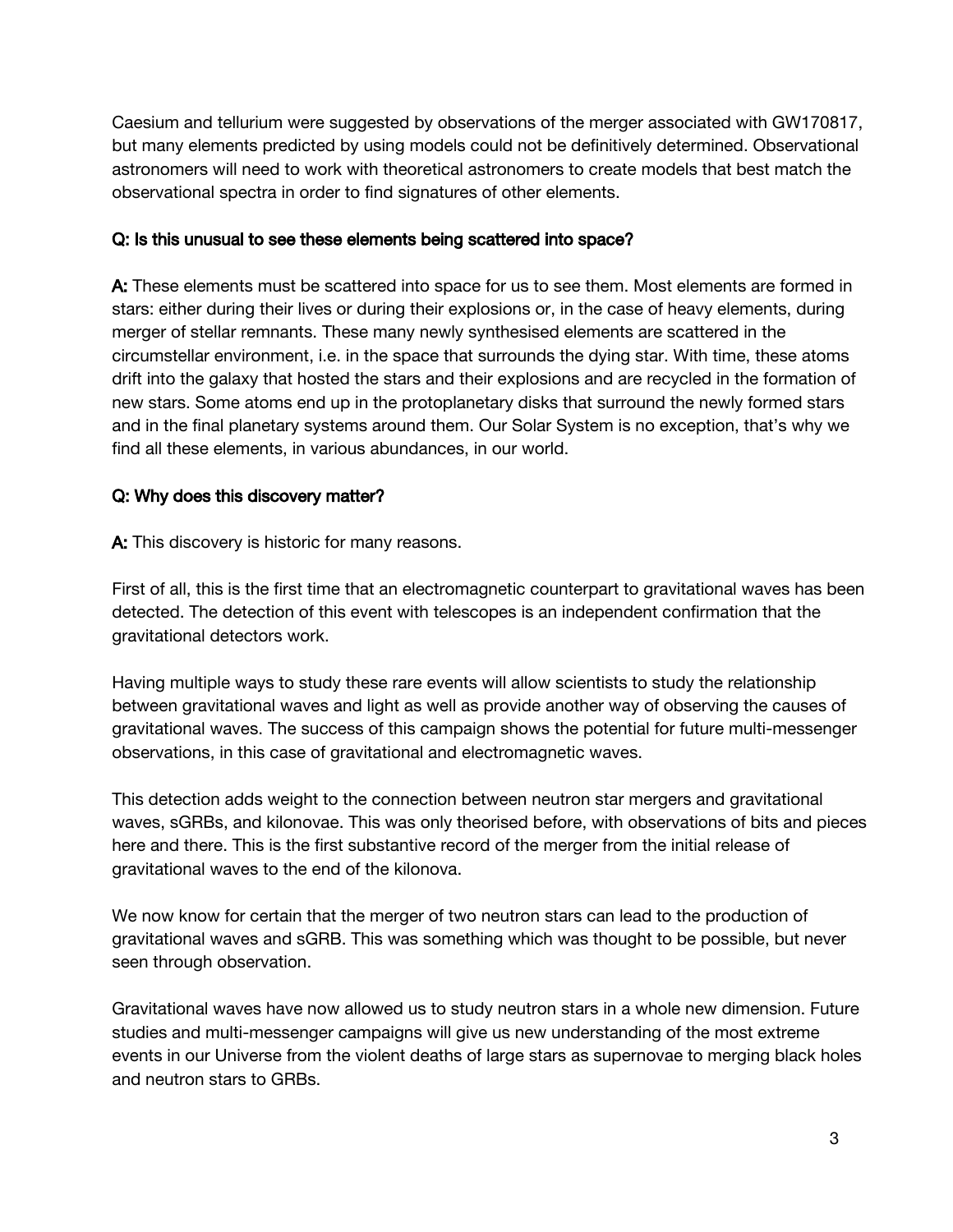Gravitational waves are also fascinating in themselves, because of what they tell us about our understanding of space, time, gravity and matter. The detection of gravitational waves adds to the many successes of Einstein's general theory of relativity, under extreme conditions of gravity which the theory has never been tested with before.

Neutron star mergers were predicted to be the sites for the production of heavy elements. With these observations we have seen for the first time that this theoretical prediction occurs in nature. The observation could explain some of the heavy elements we observe on Earth.